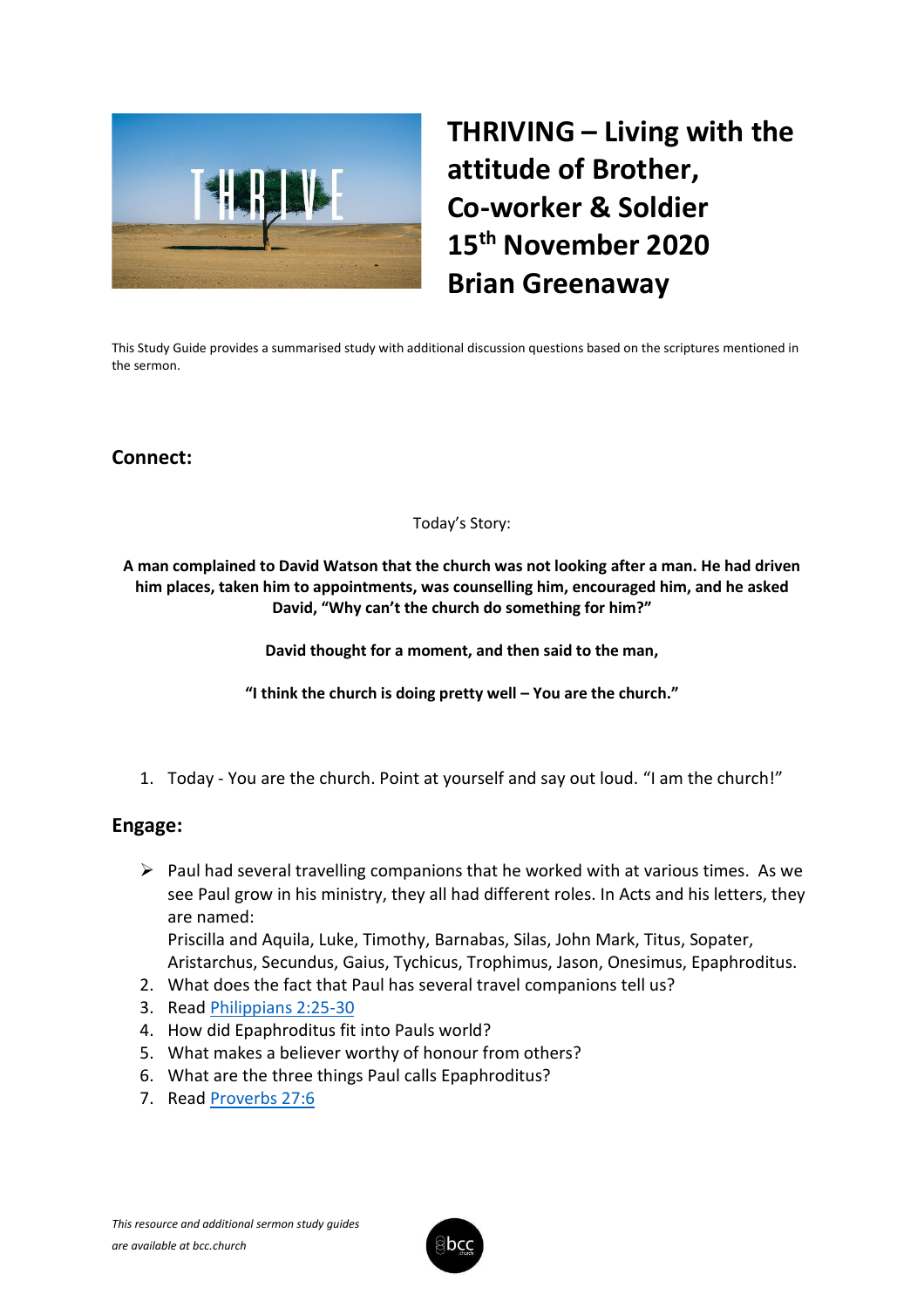# **Framework:**

## **"No man is an island."**

Dean of St Pauls, John Donne (1624)

- 8. Why is companionship vital in the journey?
- 9. Why does this companionship also need to have a context, a common aim?
- 10. What does it mean to be a "fellow worker"?
- $\triangleright$  Epaphroditus was not just a passenger, he was personally involved. He was so determined it affected his health. He was distressed, passionate for them and for the Gospel. His regard for others affected his health.
- 11. Did you know it's possible to do a good job and not get along?

**"In all relationships as we work together there can be tension. People talk about the elephant in the room. I have been involved in work where people don't get on.**

**Private sector job – 30 years ago when there was tension, we were all reps of a company and there was an unhealthy rivalry.**

**When I was involved in politics years later, from a civil service context, it was painful to see the political rivalries of fellow ministers. They passed some great policies but there were some incredibly tense and somewhat vicious relationships going on.** 

**That should not be so in our relationships.**

**People are more important than tasks."**

Pastor Brian Greenaway

12. What is more important to you – People or your tasks?

#### **"We are fellow workers in the Gospel field. There should be effort, endurance and loyalty. It needs collaboration, trust and mutual encouragement."** Pastor Brian Greenaway

- 13. What are the aspects of a good soldier?
- 14. What were the three things that Epaphroditus did?
- 15. Do you have a person or people that you are walking with?
- $\triangleright$  Our situation may not be as obvious as Paul's at first but it is the same. We just need to change our perspective.
- $\triangleright$  The Gospel is a matter of life and death. If our lives are focused on serving the Gospel we will experience:
	- Pressure
	- Opposition
	- Inconvenience
	- There will be sacrifice
	- There will be cost
- 16. Do you embrace your responsibilities?
- 17. What kind of life does God work through?

*This resource and additional sermon study guides are available at bcc.church*